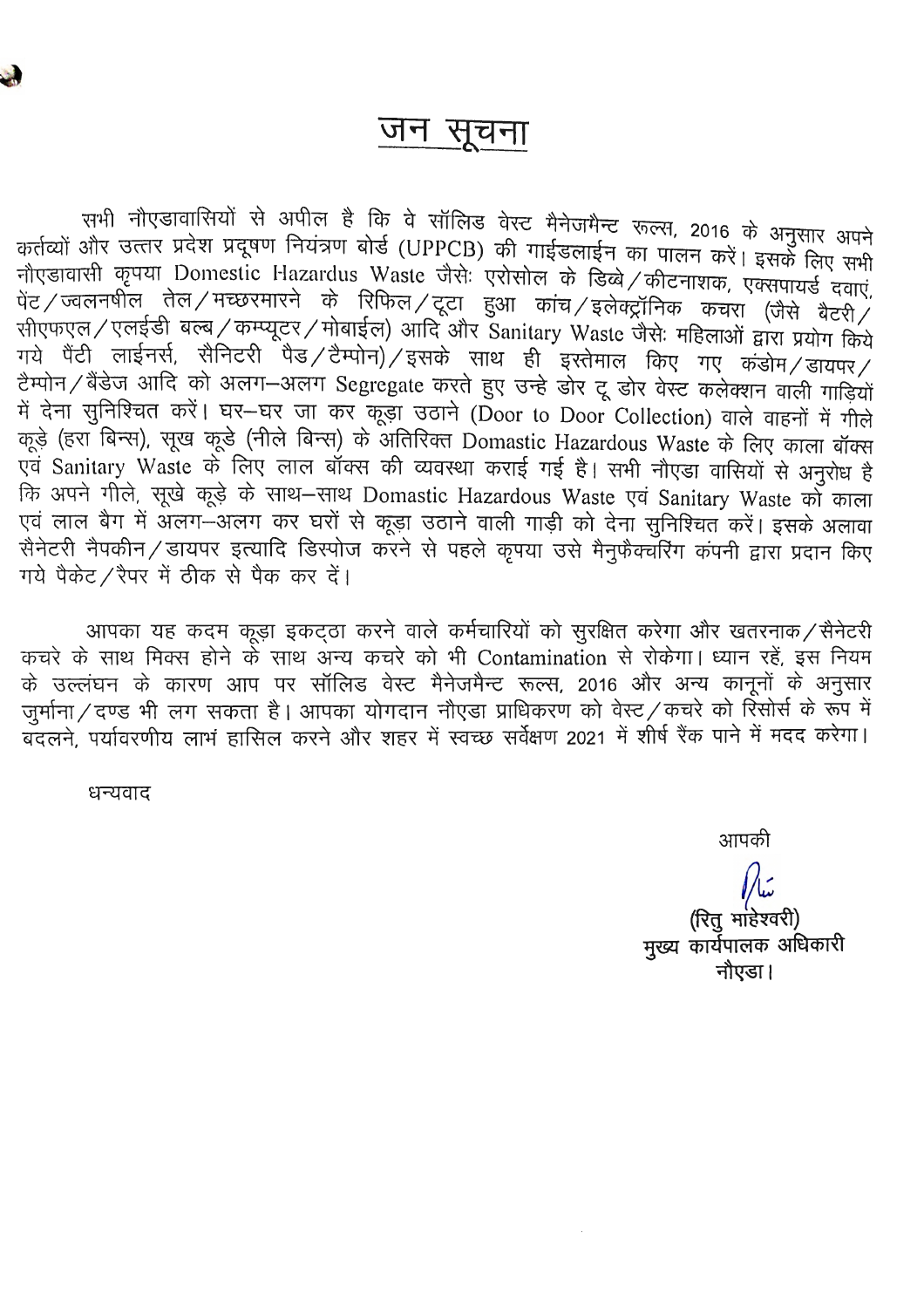सार्वजनिक सूचना

## खुले में मल/ सीवेज निष्पादन करने वाले सम्बंधित सेप्टिक टैंक क्लीनिंग/ डिस्लजिंग सेवा प्रदाताओं के विरुद्ध दण्डात्मक कार्यवाही करने के सम्बन्ध में।

सर्व साधारण एवं सम्बंधित को सूचित किया जाता है कि नौएडा स्वच्छ भारत मिशन के उद्देश्यो की प्राप्ति हेतु पूर्णतः प्रतिबद्ध है। इस वर्ष नौएडा शहर खुले में शौच मुक्त (ODF, ODF+ व ODF++) प्रमाणित हो चुका है। नौएडा क्षेत्र के अंतर्गत कच्ची कालोनी, झुग्गी एवं ग्रासों की अतिक्रमित आबादी एवं कुछ कम्पनियों के परिसर में सेप्टिक टैंक है जिनका मल निष्पादन सेप्टिक टैंक क्लीनिंग/डिस्लजिंग/सेवा प्रदाताओं द्वारा किया जाता है।

कार्यालय मुख्य अभियन्ता (जल) द्वारा सेप्टिक टैंक क्लीनिग / डिस्लजिंग सेवा प्रदाताओं के पंजीकरण तथा मल/सीवेज के सुरक्षित निष्पादन हेतु सीवेज पम्पिंग स्टेशन पर वाहन खाली करने की अनुमति प्रदान करने हेतु कार्यालय आदेश सं0 नौएडा/मु०अ०(जल)/2018/140 दिनांक 05/02/2018 को जारी किया गया। इसी कम में प्राधिकरण की शर्तो के साथ कई से सेप्टिक टैंक क्लीनिंग / डिस्लजिंग सेवा प्रदाता के ! पंज़ीकृत किये गए हैं जिनकी सूची नौएडा प्राधिकरण की वेबसाईट www.noidaauthority.in पर उपलब्ध है।

सम्बंधित सेप्टिक टैंक क्लीनिंग/डिस्लजिंग सेवा प्रदाताओं को निर्देशित किया जाता है कि किसी भी परिस्थिति में अनुपचारित मल/सीवेज खुले स्थान, नदी, नाले या अन्य किसी भी स्थान पर डालना प्रतिबंधित है यदि कोई भी व्यक्ति या एजेंसी खुले में मल/सीवेज डालते हुए दोषी पाया जाता है तो उनके विरुद्ध काननी कार्यवाही की जाएगी तथा रुपये 30,000/– का आर्थिक जुर्माना भी वसला जायेगा।

सम्बंधित से अनुरोध है कि मल/सीवेज का निष्पादन केवल नौएड़ा प्राधिकरण के सीवेज पम्पिंग स्टेशन पर ही करें। साथ ही नौएड़ा को स्वच्छ एवं खुले में शौच मुक्त बनाये रखने में प्राधिकरण का सहयोग करें।

मुख्य कार्यपालक अधिकारी नौएडा।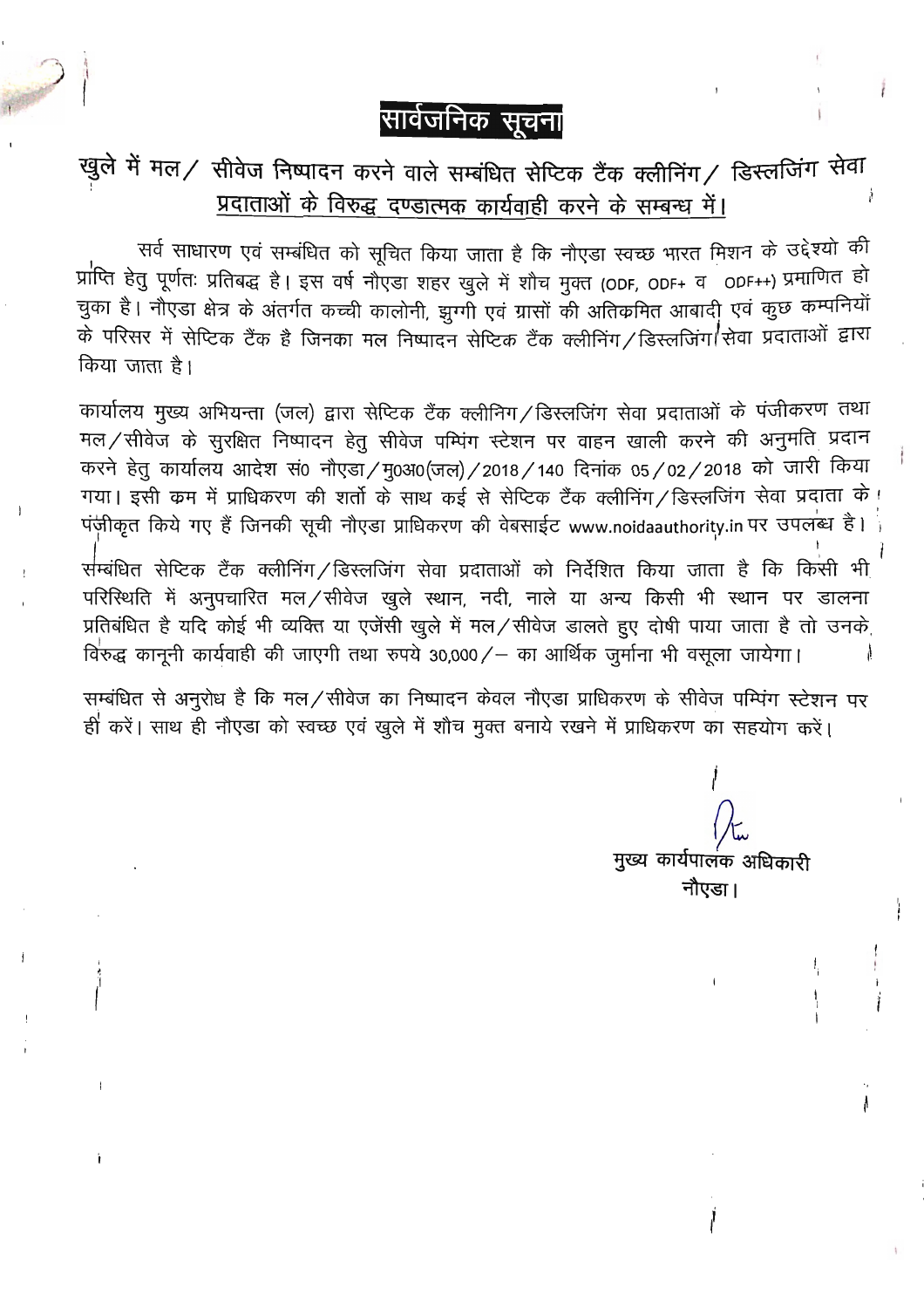# नवीन ओखला औद्योगिक विकास प्राधिकरण



#### सार्वज<u>निक सूचना</u>

कपया जन साधारण को सूचित किया जाता है कि नौएडा प्राधिकरण द्वारा C & D Waste के निस्तारण हेतु भूखण्ड सं0 सी-48, सैक्टर-80 में C & D Waste Processing Plant की स्थापना की गई है। C & D Waste Processing Plant पर C & D Waste पहुँचाने हेतू नौएड़ा क्षेत्र में निम्न 13 स्थलों पर C & D Waste Collection Stations का निर्माण किया गया है।

- रामलीला ग्राउण्ड डी–ब्लॉक पार्क के निकट, सैक्टर–62  $\mathbf{1}$ .
- ग्राम ममरा के सामने सैक्टर-65  $2.$
- सैक्टर-50 एस0टी0पी0 के पास  $3<sub>l</sub>$
- रपाईस मॉल के पीछे सैक्टर-25  $\overline{4}$ .
- पम्प हाऊस के सामने सैक्टर-44 5.
- पस्ता ग्रीन बेल्ट के पास सैक्टर-88 6.
- ज़मशान घाट के निकट सैक्टर-72  $\overline{7}$ .
- सैक्टर-119 एम0आर0एफ0 सेन्टर के निकट 8.
- ग्रीन बेल्ट में शमशानघाट के निकट सैक्टर–106 9
- ग्राम शाहपर 45.00 मीटर रोड पर  $10.$
- पक्षी विहार मेट्रो स्टेशन के निकट सैक्टर-94  $11.$
- एफ0सी0टी0एस0 के निकट सैक्टर-135  $12.$
- पुलिस चौकी के निकट ग्राम बख्तावरपुर सैक्टर-127  $13.$

उक्त सभी स्टेशनों पर C & D Waste की 20MT मात्रा तक उत्सर्जित करने वाले भवन निर्माणकर्ता नौएडावासी अपना C & D Waste निशुल्क पहुँचा सकते है। उक्त C & D Waste Collection Station से C & D Waste Processing Plant तक पहुँचाने का कार्य M/s Ramky Reclamation and Recycling Ltd. द्वारा किया जायेगा। C & D Waste के बल्क जनरेटर (20MT से अधिक मात्रा का उत्सर्जन करने वाले) भवन निर्माणकर्ताओं को C & D Waste को M/s Ramky Reclamation and Recycling Ltd. द्वारा उठवाने पर रू0 495.00 प्रति एम0टी0 की दर से तथा यदि उत्सर्जित C & D Waste भवन निर्माणकर्ता खयं सी-48, सैक्टर-80, नौएडा प्लान्ट पर पहूँचाता है तो उसे 148.50/MT की दर से प्राधिकरण के कार्यालय में जमा करना पड़ेगा।

> (रितु माहेश्वरी) IAS मुख्य कार्यपालक अधिकारी नौएडा।